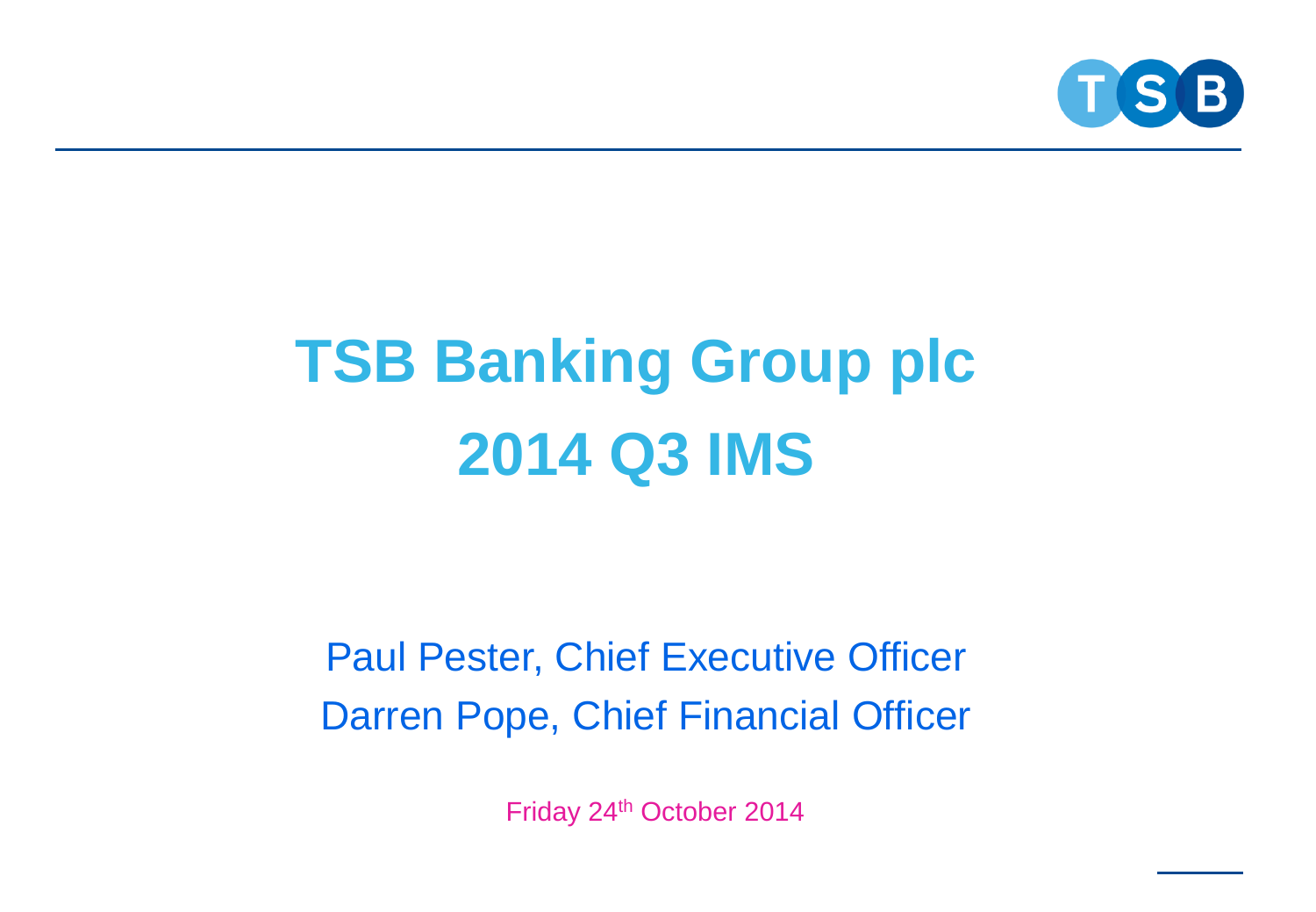



- $\checkmark$  Q3 performance in line with expectations
- $\checkmark$  Strategic delivery on track
- $\checkmark$  Mortgage intermediary build on schedule for Jan 2015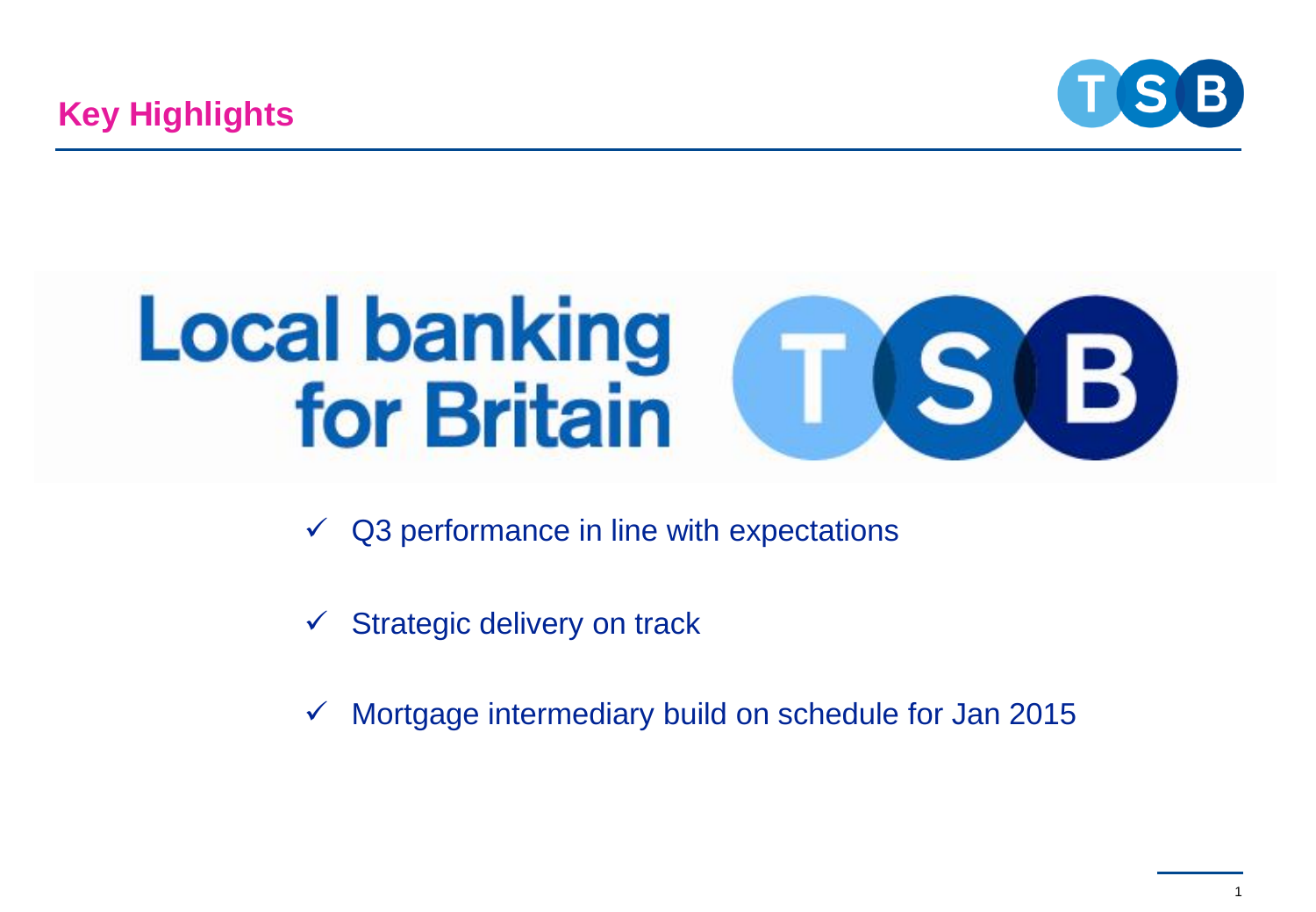### **Strategic delivery on track**



**Grow<br>current**<br>accounts **Grow current accounts**

**Grow customer lending** 

**Enhance TSB proposition**

- Share of current account gross flow 9.7%<sup>(1)</sup> in latest quarter
- Current account growth helped drive up customer deposits by £0.5bn

- Launched 'Borrow Well' and council tax mortgage product campaigns supporting increase in mortgage consideration from 4% to 9%<sup>(2)</sup>
- Creation of TSB's intermediary mortgage capability on track for launch in Q1 2015
- Further improving digital offering; launching new tsb.co.uk public website with 'responsive web design', appointing Chief Digital Officer
- 135 branches refreshed in 2014
- 'Which?' survey put TSB in top quartile of UK brands for customer service in 2014<sup>(3)</sup>; Bank NPS turned positive after a 6 point increase<sup>(4)</sup>

(1)Source: CACI Current Account and Savings Market Database (CSDB) which includes current, packaged, youth, student and basic bank accounts, and new account openings excluding account upgrades. Data Presented on a two month lag, i.e. covers the three months from May to July 2014 (2) © GfK NOP Ltd, Financial Research Survey (FRS) 6 months ending December 2013 and September 2014. 456 adults considering a mortgage in the next 12 months were interviewed for each 6 month period. Results show percentage who would consider TSB. (3) 'Which?' Magazine Oct 2014: 'Best and worst Brands for customer service' survey article – TSB ranked joint 22nd with a customer service score of 76%. (4) NPS is based on the question "On a scale of 0-10, where 0 is not at all likely and 10 is extremely likely, how likely is it that you would recommend TSB to a friend or colleague?" NPS is the percentage of TSB customers who score 9-10 after subtracting the percentage who score 0-6.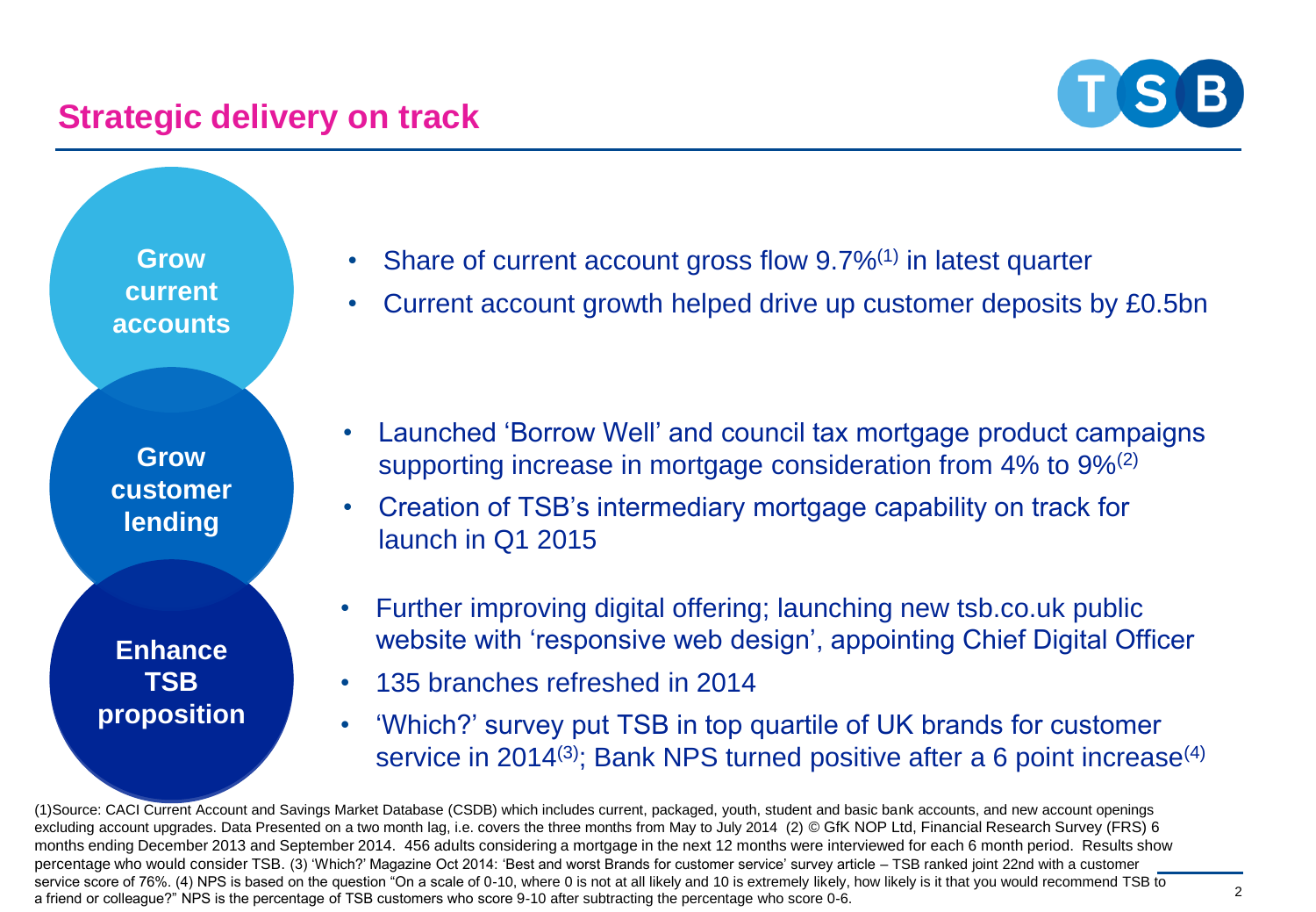## **Strategy delivers further deposit growth while Franchise lending continues to reduce**



| £bn                                             | Sept-14 | <b>June-14</b> | change            |
|-------------------------------------------------|---------|----------------|-------------------|
| <b>Customer Deposits</b>                        | 24.16   | 23.70          | 1.9%              |
|                                                 |         |                |                   |
| <b>Franchise Lending</b>                        | 19.07   | 19.38          | $(1.6)\%$         |
| <b>Mortgage Enhancement</b>                     | 2.95    | 3.11           | $(5.1)\%$         |
| <b>Customer Lending</b>                         | 22.02   | 22.49          | $(2.1)\%$         |
|                                                 |         |                |                   |
| <b>Group LDR</b>                                | 91.1%   | 94.9%          | $(3.8)$ pp        |
| <b>Franchise LDR</b>                            | 78.9%   | 81.8%          | $(2.9)$ pp        |
|                                                 |         |                |                   |
| <b>CET1/T1 Capital ratio</b>                    | 29.3%   | 28.1%          | 1.2 <sub>pp</sub> |
| CET1/T1 Capital ratio (proforma) <sup>(1)</sup> | 18.8%   | 18.2%          | 0.6 <sub>pp</sub> |
| Leverage ratio                                  | 5.9%    | 5.9%           |                   |

- **Customer deposit growth reflects strength of brand and current account proposition**
- **Net customer lending continued to fall as expected:**
	- Franchise secured lending declined given absence of intermediary mortgage channel while unsecured remained stable
	- Continuing Mortgage Enhancement attrition
- **LDR positions show capacity for Franchise lending growth**
- **Increase in capital position primarily reflects profits generated in Q3 and slight reduction in customer lending**

(1) Pro forma is calculated on a full IRB basis for Franchise credit exposures and operational RWA calculated on a steady state income basis (rather than on an historic 3 year position)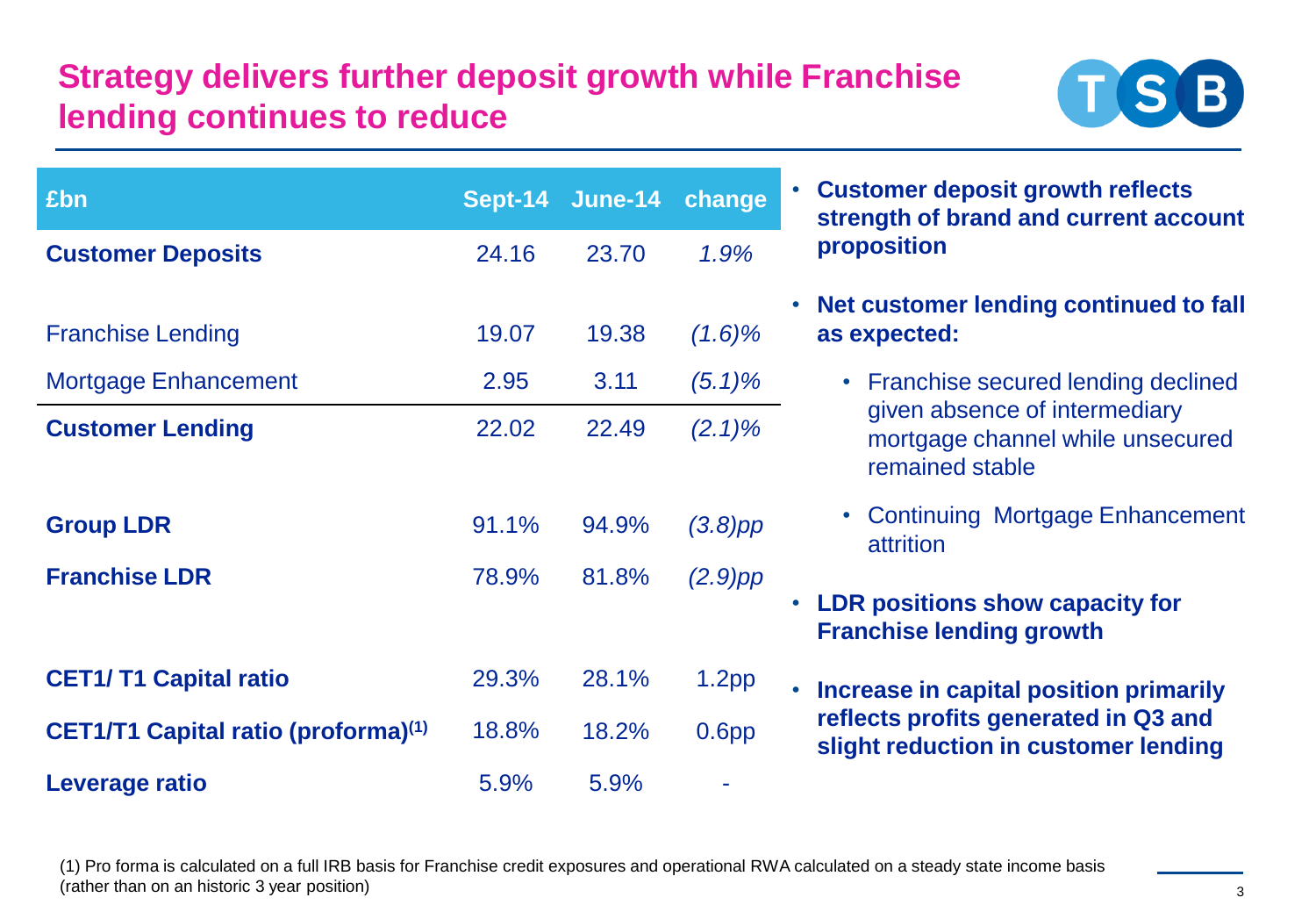## **Franchise management profit higher primarily given FSCS charge in Q2**

| £m                             |                                    | Q3<br>2014 | Q2<br>2014 | change           | <b>YTD</b><br>2014 |
|--------------------------------|------------------------------------|------------|------------|------------------|--------------------|
| <b>Franchise Business</b>      | Net interest income                | 175.6      | 176.7      | (0.6)%           | 532.1              |
|                                | <b>Other income</b>                | 36.0       | 36.0       |                  | 110.5              |
|                                | <b>Total income</b>                | 211.6      | 212.7      | $(0.5)\%$        | 642.6              |
|                                | <b>Operating expenses</b>          | (167.9)    | (180.7)    | 7.1%             | (501.4)            |
|                                | Impairment                         | (23.0)     | (23.7)     | 3.0%             | (73.5)             |
|                                | <b>Management profit</b>           | 20.7       | 8.3        | 149.4%           | 67.7               |
| Mortgage Enhancement           |                                    | 20.9       | 23.3       | $(10.3)\%$       | 52.5               |
| <b>Group management profit</b> |                                    | 41.6       | 31.6       | 31.6%            | 120.2              |
|                                | <b>Statutory profit before tax</b> | 33.1       | 25.7       | 28.8%            | 161.6              |
| <b>Franchise NIM</b>           |                                    | 3.61%      | 3.60%      | 1bps             | 3.62%              |
|                                | <b>Group NIM</b>                   | 3.54%      | 3.54%      |                  | 3.56%              |
| <b>Group AQR</b>               |                                    | 0.41%      | 0.42%      | 1 <sub>bps</sub> | 0.45%              |



- **Franchise management profit higher given FSCS charge in Q2:**
	- NII marginally lower given reduced customer lending
	- Excluding £17.3m FSCS levy in Q2, underlying operating expenses up 2.8% reflecting on-going establishment of support functions and investment spend
	- Impairment lower reflecting improving economy, partly offset by minor provision calculation adjustments in Q3
- **Mortgage Enhancement profit lower given attrition and re-financing onto lower new business rates**
- **Statutory PBT driven by higher Group management profit partly offset by increased derivatives & hedge accounting charge**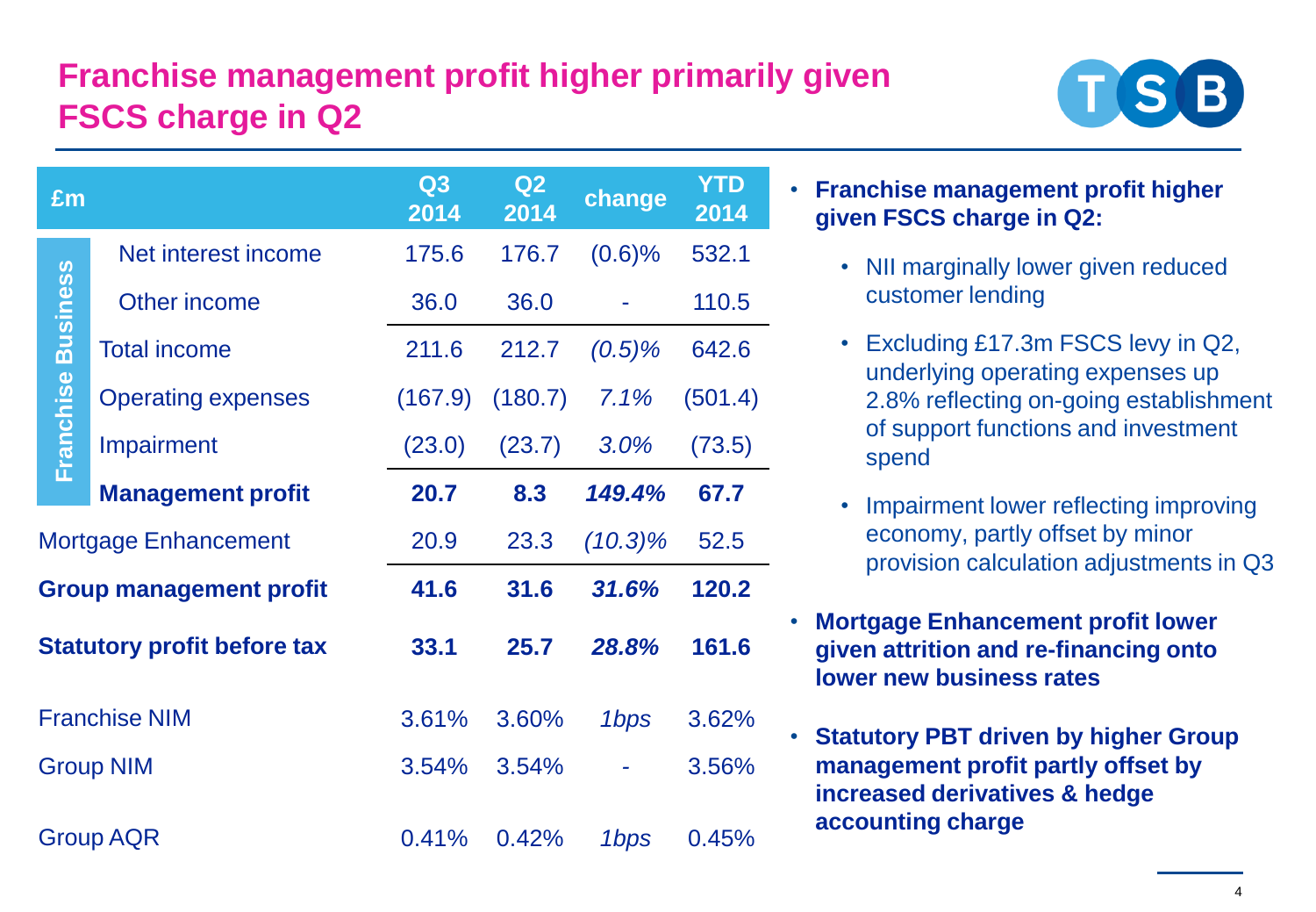**Summary**





- $\checkmark$  Q3 performance in line with expectations
- $\checkmark$  Strategic delivery on track
- $\checkmark$  Mortgage intermediary build on schedule for Jan 2015